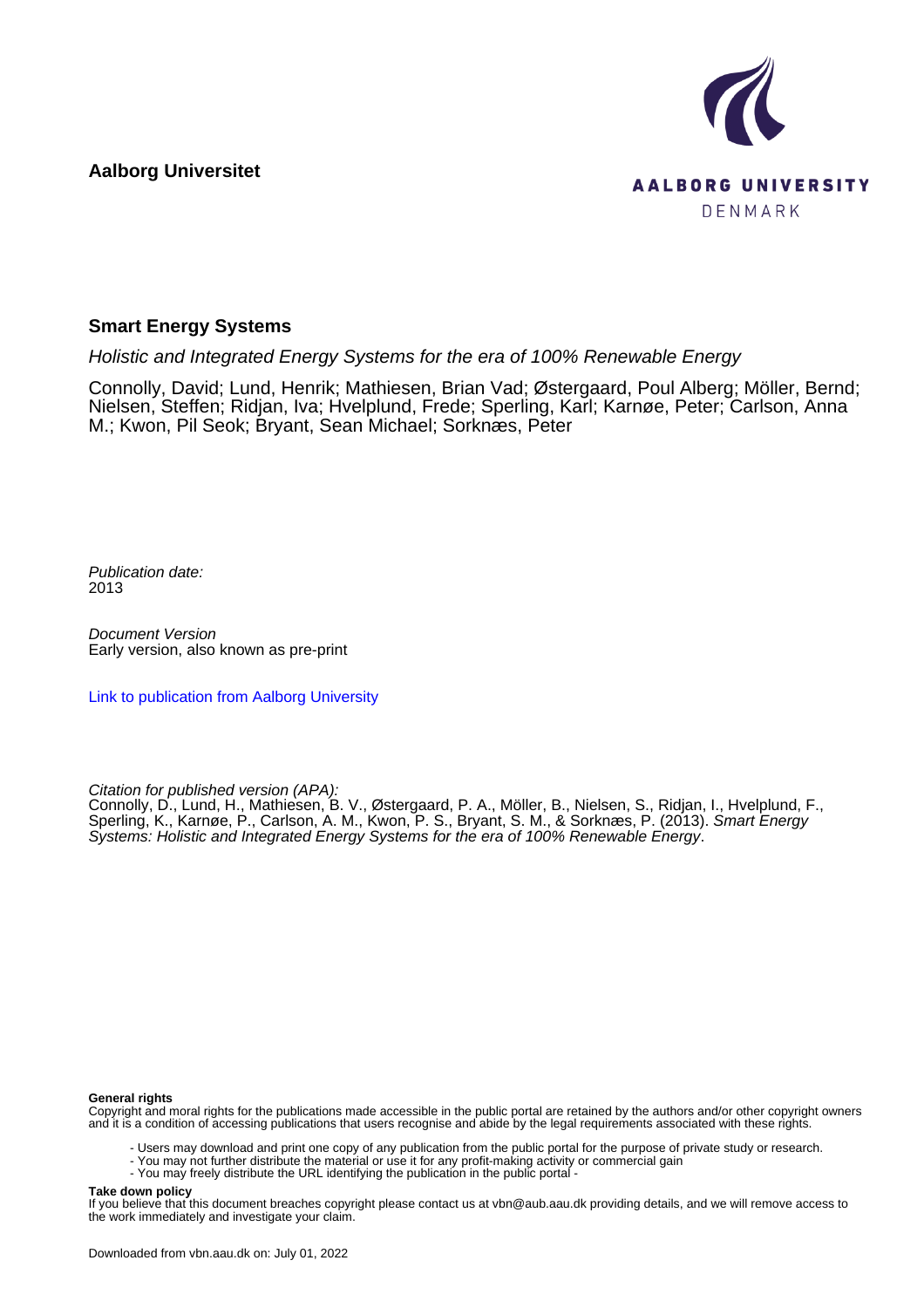# *Holistic and Integrated Energy Systems for the era of 100% Renewable Energy*

# **Context**

Energy systems are currently undergoing a transition from fossil fuels to renewable energy. This is occurring for a variety of reasons, which in an EU context includes:

- To reduce greenhouse gas emissions (GHG)
- To reduce imported fossil fuels
- To utilise local resources and create local jobs
- To reduce the costs of energy towards 2050



This transition faces many challenges from a variety of different perspectives, including:

- Technology: The development of new technologies and infrastructures, which will enable us to utilise renewable energy resources.
- Business: The design of new markets, products, services, and industries so that these new technologies can be implemented.
- Policy: The creation of new policy and institutions which will promote the most beneficial technologies for society, so that they are also the most profitable investments for these new businesses.

This brochure focuses on the Technology phase of this transition, by outlining how it will be possible to provide society using 100% renewable energy before 2050, at a lower cost than fossil fuels.

# **The Energy System of Today: Fossil Fuels**

Today, the design of the energy system is based on fossil fuels. This makes the energy system very flexible and reliable since large amounts of energy can be stored in liquid, gas, and solid form via fossil fuels. This means that energy can be provided 'on demand', as long as there is a suitable fossil fuel storage nearby, such as a diesel tank in a car, a gas tank for a boiler, or a coal storage for a power plant. Hence, fossil fuels have



provided society with a lot of flexibility: fossil fuels store large amounts of energy so it is available on demand whenever it is required. However, in the future this flexibility will be limited.

### **The Energy System of Tomorrow: 100% Renewable Energy**

The future energy system will rely on renewable energy resources such as wind and solar power. These resources do not contain large amounts of stored energy, but instead the energy from the wind, sun,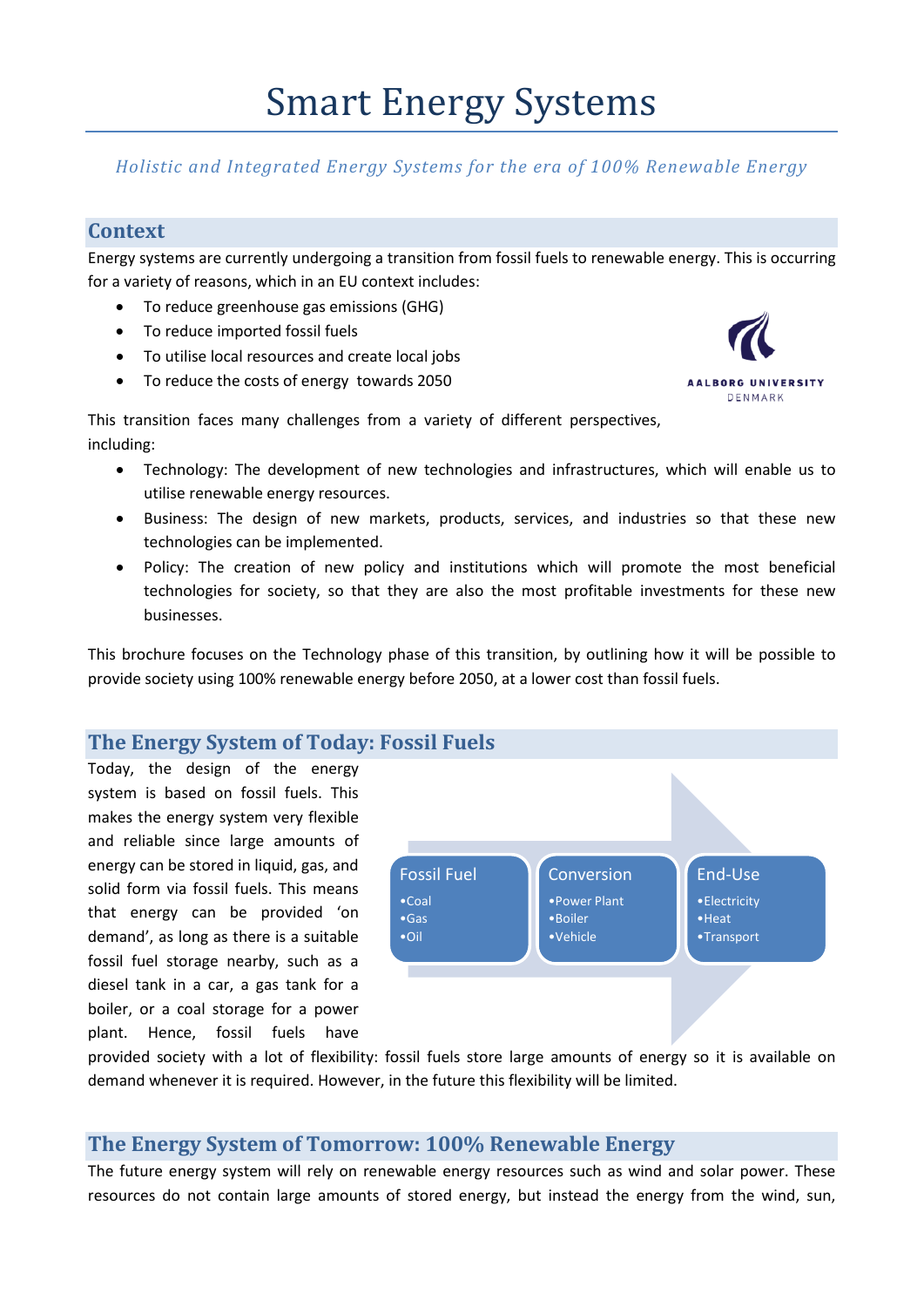waves, and tides must be captured and used immediately. This is the key technological challenge facing energy systems in the future.

**Challenge:** How can the future energy system, which will be based on renewable energy, operate without the flexibility currently being provided by large amounts of stored energy in fossil fuels, while simultaneously providing affordable energy and utilising a sustainable level of the resources available?

**Solution:** The solution will be to find new forms of flexibility within the energy system, which are affordable and utilise renewable energy resources in an efficient manner. This is called a smart energy system.



### **The Smart Energy System**

A smart energy system consists of new technologies and infrastructures which create new forms of flexibility, primarily in the 'conversion' stage of the energy system. This is achieved by transforming from a simple linear approach in today's energy systems (i.e. fuel to conversion to end-use), to a more interconnected approach. In simple terms, this means combining the electricity, thermal, and transport sectors so that the flexibility across these different areas can compensate for the lack of flexibility from renewable resources such as wind and solar. The smart energy system uses technologies such as:

- **Smart Electricity Grids** to connect flexible electricity demands such as heat pumps and electric vehicles to the intermittent renewable resources such as wind and solar power.
- **Smart Thermal Grids** (District Heating and Cooling) to connect the electricity and heating sectors. This enables thermal storage to be utilised for creating additional flexibility and heat losses in the energy system to be recycled.
- **Smart Gas Grids** to connect the electricity, heating, and transport sectors. This enables gas storage to be utilised for creating additional flexibility. If the gas is refined to a liquid fuel, then liquid fuel storages can also be utilised.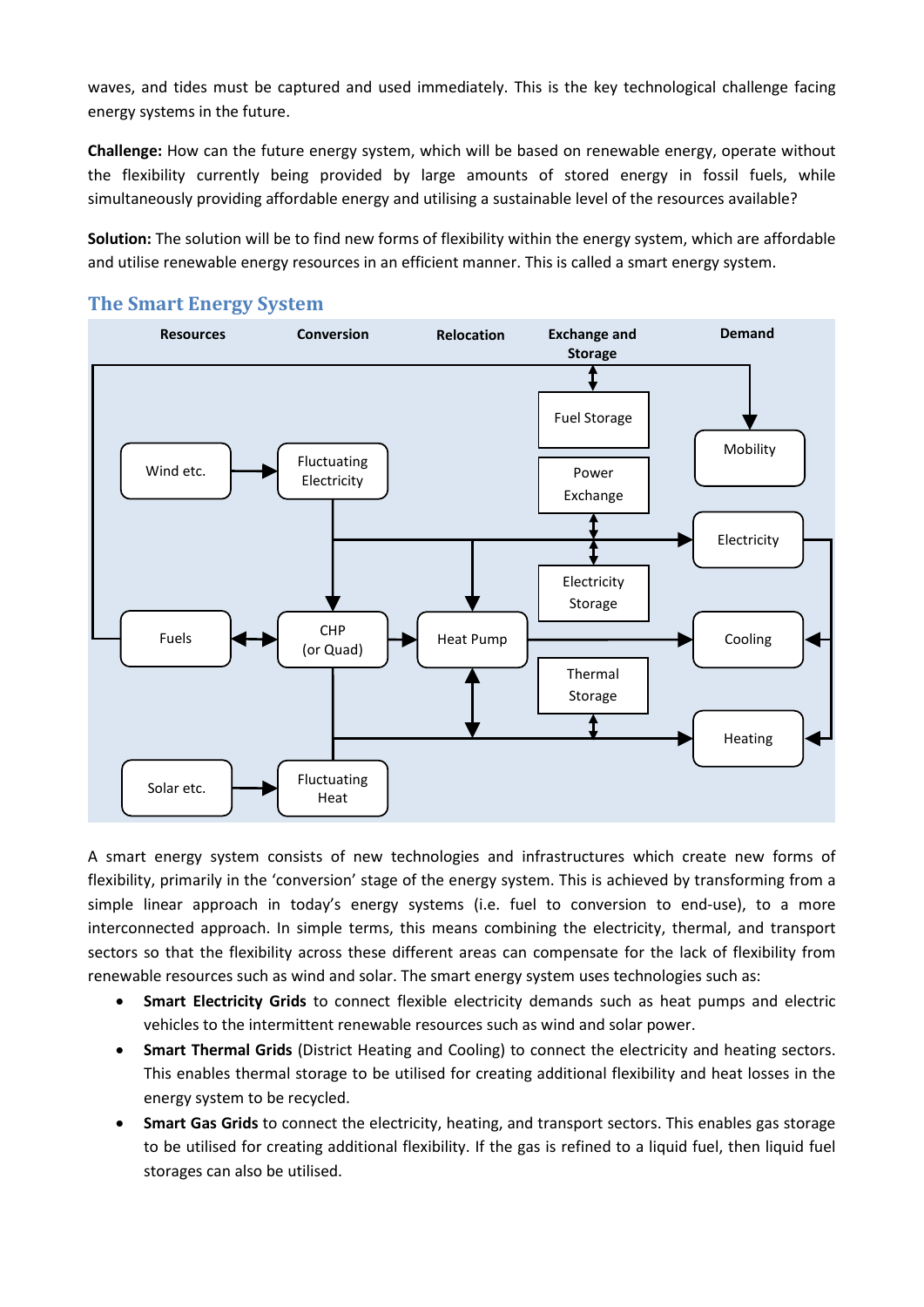In a stricter sense, these infrastructures can be defined as:

- **Smart Electricity Grids** are electricity infrastructures that can intelligently integrate the actions of all users connected to it - generators, consumers and those that do both - in order to efficiently deliver sustainable, economic and secure electricity supplies.
- **Smart Thermal Grids** are a network of pipes connecting the buildings in a neighbourhood, town centre or whole city, so that they can be served from centralised plants as well as from a number of distributed heating or cooling production units including individual contributions from the connected buildings.
- **Smart Gas Grids** are gas infrastructures that can intelligently integrate the actions of all users connected to it - supplies, consumers and those that do both - in order to efficiently deliver sustainable, economic and secure gas supplies and storage.

Based on these fundamental infrastructures, a **Smart Energy System** is defined as an approach in which smart Electricity, Thermal and Gas Grids are combined and coordinated to identify synergies between them in order to achieve an optimal solution for each individual sector as well as for the overall energy system.

The advanced energy systems analysis model, EnergyPLAN, has been developed to model these smart energy systems on an hourly basis [\(www.EnergyPLAN.eu\)](http://www.energyplan.eu/), so that optimal solutions can be identified. The results verify that with these smart grids in place, it is possible to transform to 100% renewable energy systems by 2050, based on sustainable resources and while providing energy at the same price as fossil fuels.